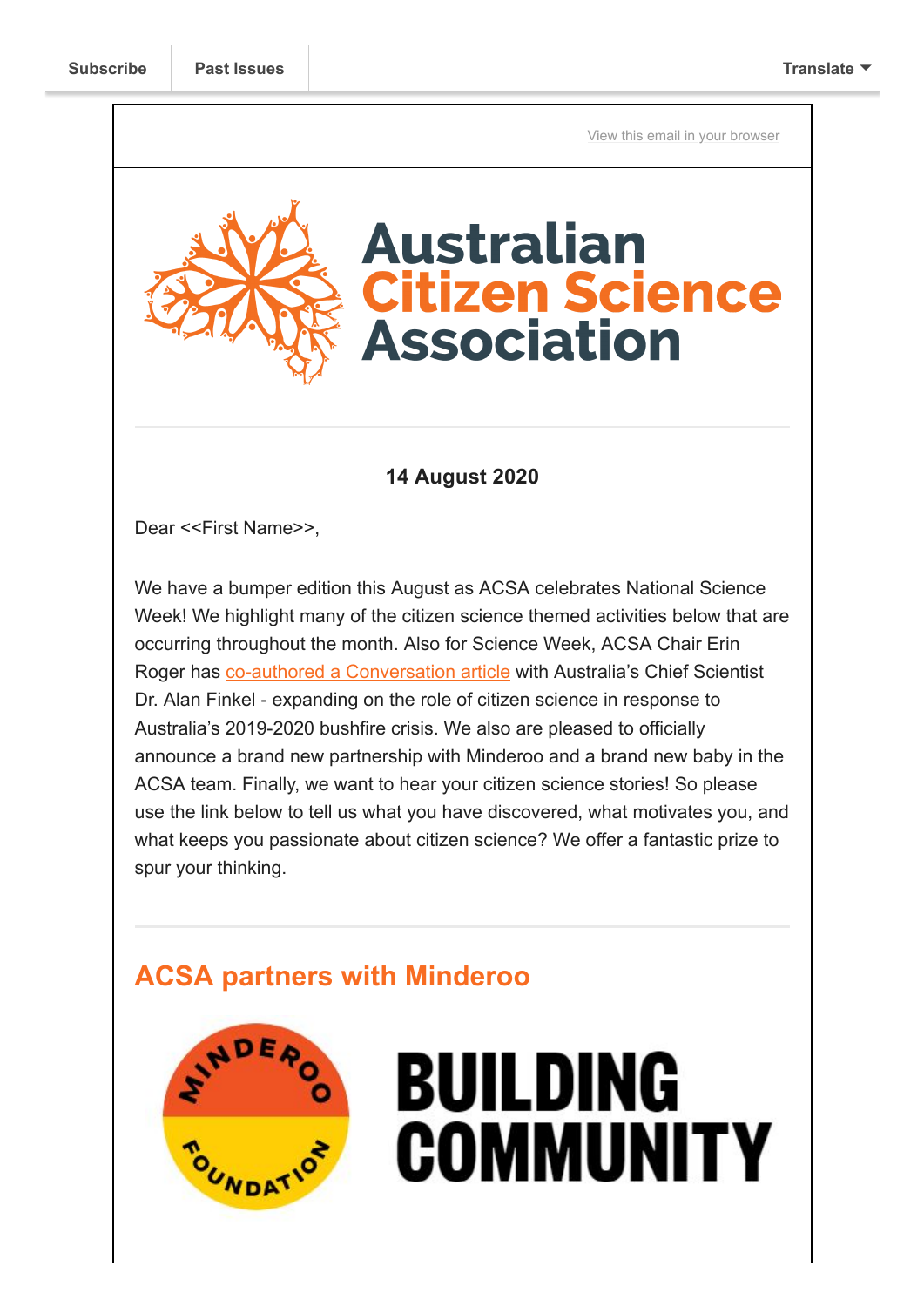[ACSA is pleased to announce a new partnership with the Minderoo](https://www.minderoo.org/fire-fund/wildfire-and-disaster-resilience-program/) Foundation's Wildfire and Disaster Resilience Program (WDRP). ACSA will collaborate with the WDRP on a program designed to use citizen science methods to empower members of the public to contribute to and co-design research projects that will increase the disaster resilience for landscapes and [community at local and national scales. This partnership builds on ACSA's](https://citizenscience.org.au/2020/04/20/australian-citizen-science-association-statement-on-2019-20-bushfires/) commitment to build the mechanisms to enable the citizen science community to play an important role in monitoring bushfire recovery and building resilience for future events. Stay tuned for further details on this new and exciting partnership and how you can become involved.

For further detail about the MDRP have a listen to Adrian Turner, CEO Minderoo Fire Fund discuss their goals and objectives to drive systemic change on CEDA's ["The Greater Good Podcast".](https://anchor.fm/ceda/episodes/The-Greater-Good--Adrian-Turner--CEO--Minderoo-Fire-Fund-ehvr4i) ACSA's role in helping achieve their ambitious program is referenced at minute 43. We couldn't agree more with Adrian's vision "why not have every person that has a cell phone be a sensor as a point of situational awareness infrastructure - where you could collect videos, photos and texts in a structured way that could be used by emergency services during a crisis".

## **National Science Week**

# $\mathcal Q$  national science week 15 - 23 AUGUST 2020 - AUSTRALIA WIDE

ACSA is proud to support Australia's National Science Week (15-23 August). There will be a number of citizen science activities to mark the week, some of which we have highlighted below. Remember these are all online so anyone can participate!

15/08: [The Secret life of nudibranch](https://www.facebook.com/events/633895990561352/) (Gold Coast Libraries)

- 15/08: [Get the GC Reef lowdown](https://www.facebook.com/events/633895990561352/) (Gold Coast Libraries)
- 17/08: [Whales in the city with Dr Olaf](https://www.facebook.com/events/467859223933411/) (Humpbacks & High Rises)
- 17/08: [Introducing citizen science to younger people](https://www.eventbrite.com.au/e/the-science-and-citizens-of-the-coorong-tickets-112550991044) (ACSA ACT & Region)
- 19/08: **[Lunimary Lecture: Whales in the city](https://www.eventbrite.com.au/e/the-science-and-citizens-of-the-coorong-tickets-112550991044) (Gold Coast Libraries)**
- 20/08: [What Makes Science Good?](https://www.eventbrite.com.au/e/the-science-and-citizens-of-the-coorong-tickets-112550991044) (The University of Adelaide)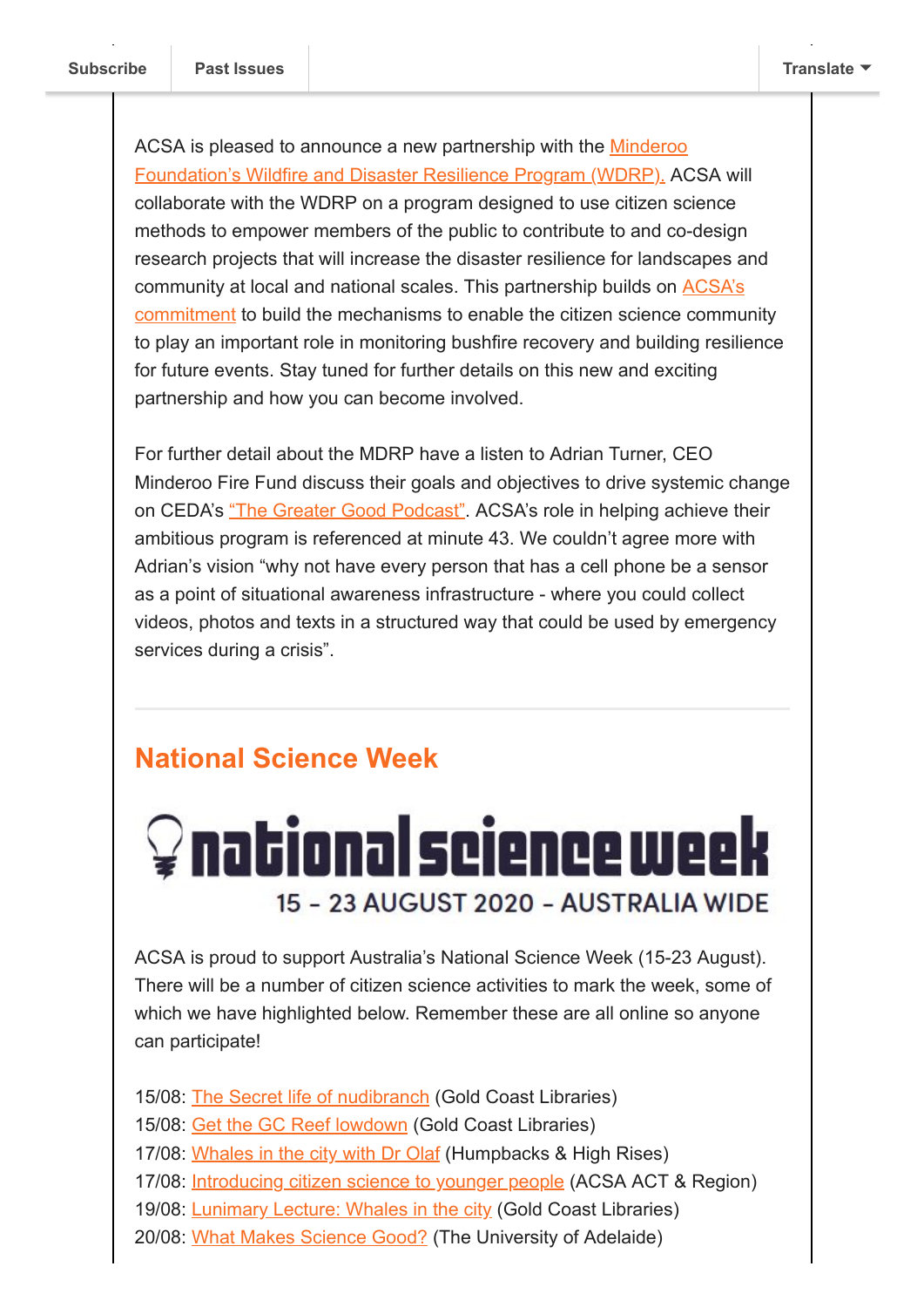$\overline{\phantom{a}}$ 

For more citizen science Science Week activities please [click here,](https://www.scienceweek.net.au/find-events/?location-string=&location-id=&location-postcode=&location-suburb=&location-state=&location-type=&location-lat=&location-lng=&event-type=online&event-list-page=1&keyword=Citizen+Science&date-range=2020-08-15+to+2020-08-23&event-audience=Any+Age&event-free=1) and for a complete list of all the National Science Week activities please visit the official [website](https://www.scienceweek.net.au/).

## **Co-authored article with Alan Finkel for Science Week**

*From Kangaroo Island to Mallacoota, citizen scientists proved vital to Australia's bushfire recovery. ACSA Chair, Dr Erin Roger co-authors Conversation article with Chief Scientist Dr Alan Finkel*

[Timed for Science Week, ACSA was delighted to co-author an article published](https://theconversation.com/from-kangaroo-island-to-mallacoota-citizen-scientists-proved-vital-to-australias-bushfire-recovery-48230) in the Conversation today expanding on the role of citizen science in responding to the 2019-2020 bushfire crisis. Read Dr Finkel's and Erin's thoughts and reflections on how citizen scientists have contributed thus far, and how to better marry the 'professional' scientific effort with citizen science.

## **ACSA-QLD's new Committee**

On Wednesday 12 August, a new Management Committee was elected to oversee ACSA-QLD and its activities for the next two years. We are pleased to announce the following office bearers:



Chair - Janine Bedros



Committee Member-Jen Seevinck



Chair - Darryl Ebenezer



Committee Member-Cheryl Tan



Secretary / Treasurer -Luise Manning



Committee Member-Cherie Bushell



Government Liaison-Caitlin Syme



#### Australian tizen Science **Association | QLD**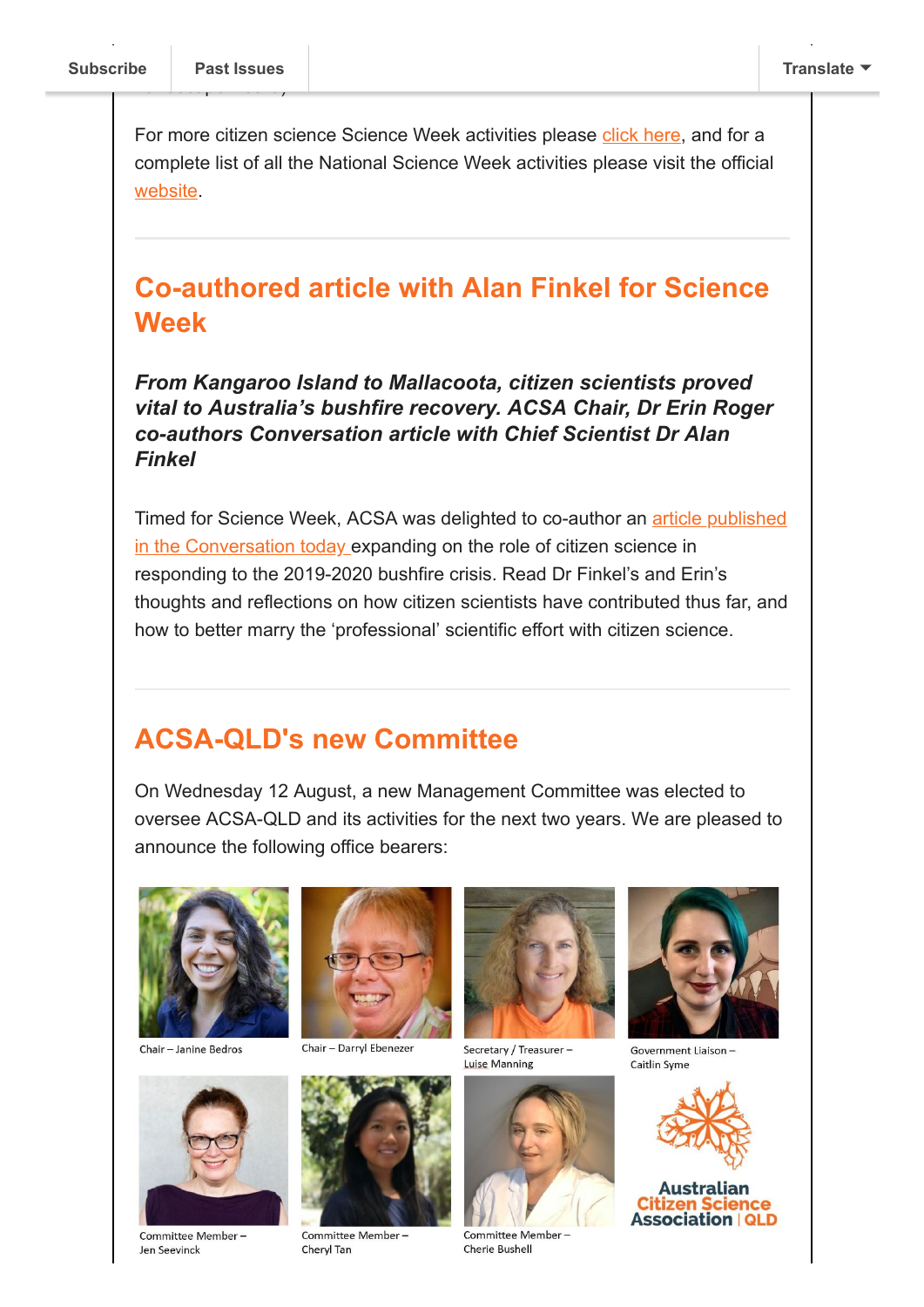seeing ACSA-QLD progress and develop! If you live in Queensland and would like to get involved in the Queensland Chapter, please [click here.](https://citizenscience.org.au/acsa-qld/)

## **Stories, Milestones and Achievements**

Has your favourite citizen science project passed a milestone or just had a great outcome? We want to help you spread the word!

You can tell us more [here.](https://forms.gle/huHohqBCBnhhmBMw8) Up for grabs is one of our fabulous citizen science stamp packs!

## **New ACSA baby!**

ACSA would like to congratulate our General Committee member Cobi Calyx on the birth of her daughter last month. Cobi will be taking a few months break from her ACSA duties to focus on her family, but we look forward to welcoming her back later in the year. Well done Cobi!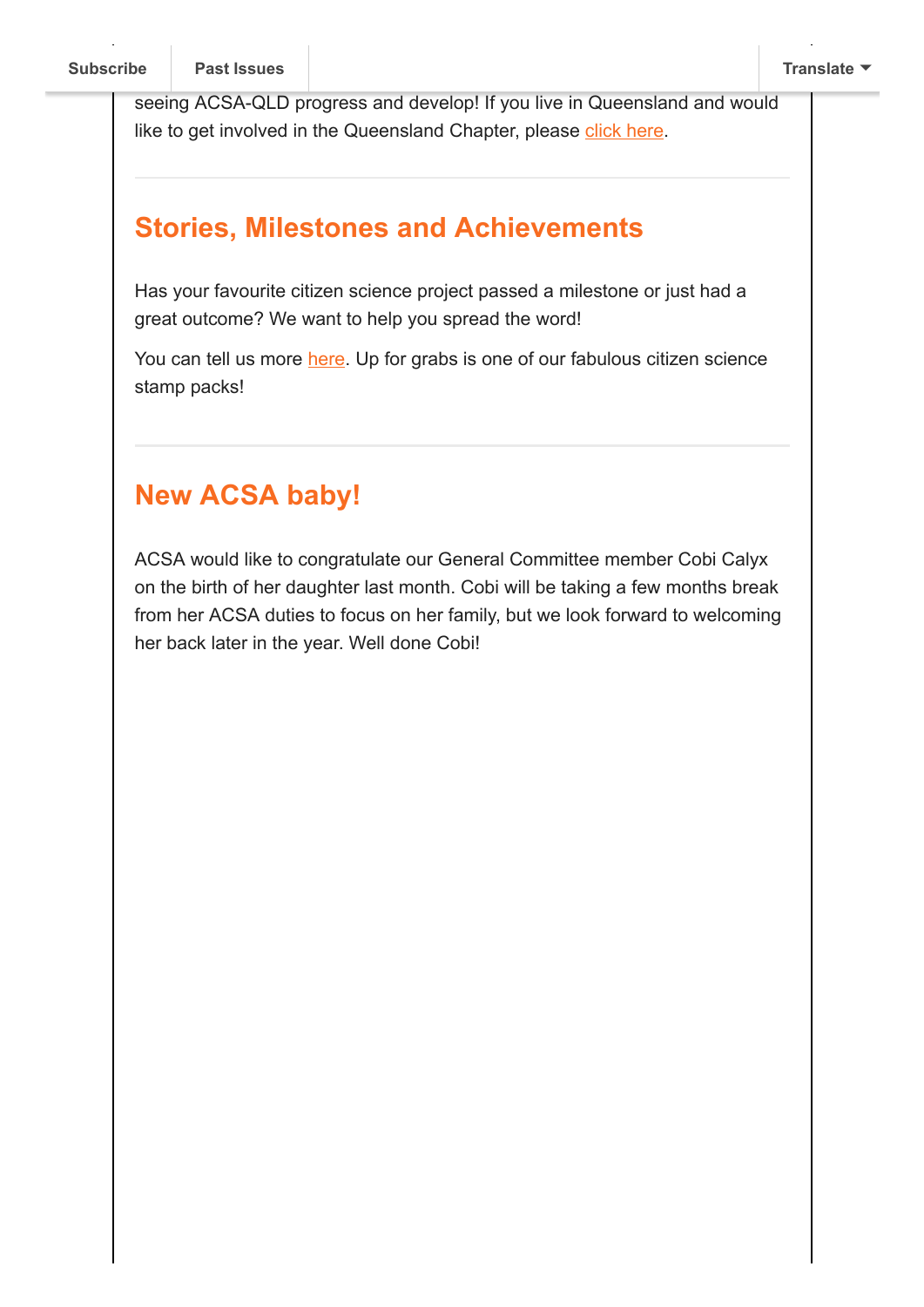

# **Monthly Member Spotlight**

This month sees a return of our monthly member spotlight. This month we'd like to introduce you to Janine Bedros, the newly elected Chair of ACSA-QLD and Environment Projects Manager at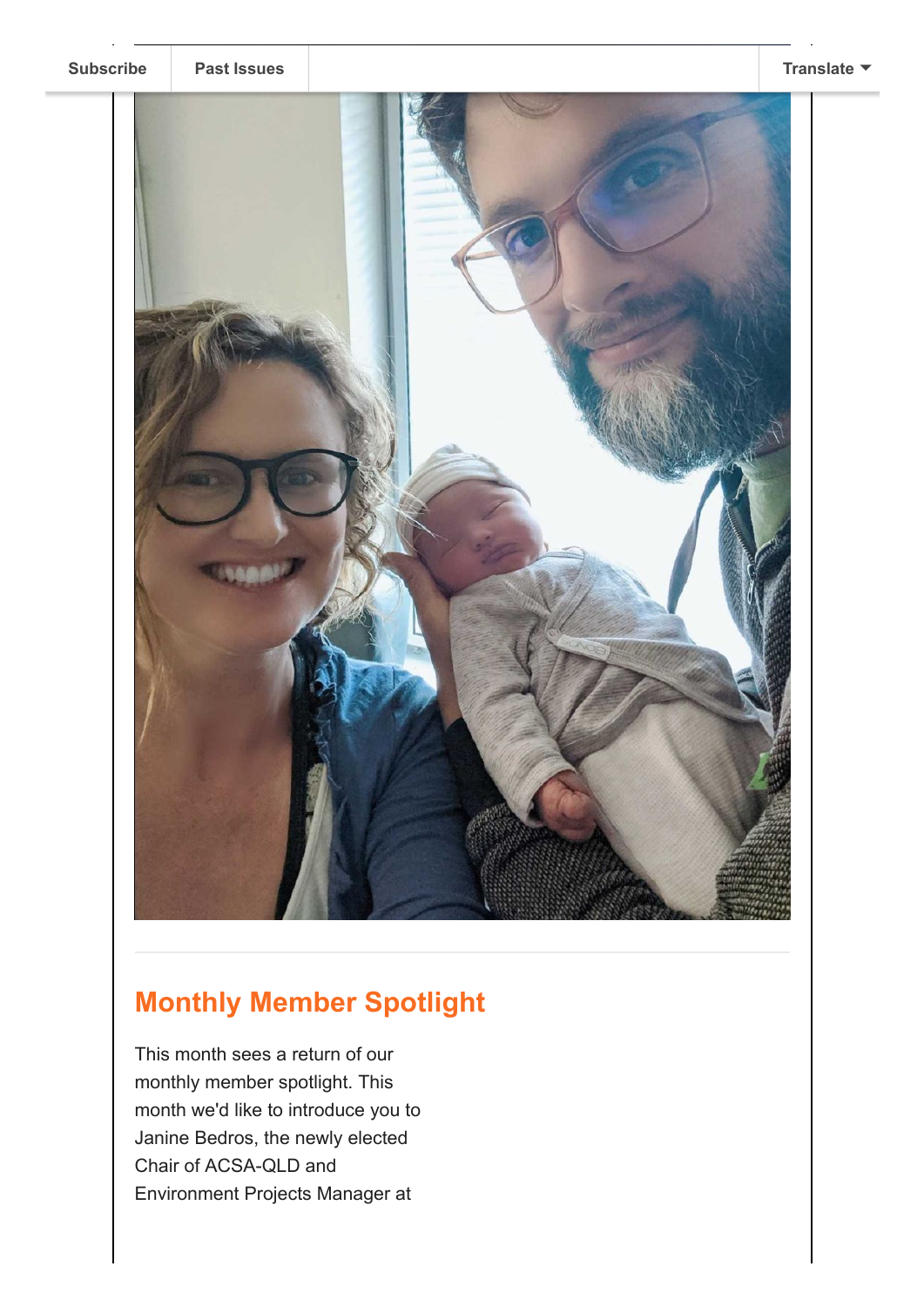Ove[r to you, Janine!](https://us9.campaign-archive.com/home/?u=bf6c4fb11671f5919db89feda&id=40b221ed15) 



### **Name:** Janine Bedros

**How long have you been a member of ACSA?:** Since May 2019 **Why did you join ACSA?:** At the time I had already been involved in and run several Citizen Science programs but I didn't know that these projects fell under the term "Citizen Science". Once I discovered that there was an association promoting the type of projects that I enjoyed being part of, I knew I had to join. I love wearing my ACSA t-shirt - it gets a lot of compliments and is a good conversation starter!

**What do you love about citizen science?:** Citizen Science combines several elements that I am passionate about: learning and trying new things, sharing information, encouraging community participation, and inspiring young people to consider a career in science. As a bonus most citizen science projects tend to be about the natural environment, which is where I love to be! Memorable experiences include holding beautiful Whimbrels during a shorebird survey at the Broome Bird Observatory and trekking deep into the mangroves of the Daintree Rainforest as part of MangroveWatch.

### **What is the most awesome citizen science project you have been involved in and why?:**

There are many great projects that I've taken part in. I particularly enjoy the National Waterbug Blitz because waterbugs are such fun to catch and look at. But overall it has been a privilege to have been part of the Waterwatch program for the Maroochy Catchment for over 8 years. Waterwatch connects people with their local waterway through monthly measurements of water quality data. Not only do we collect valuable data, but the regular visits mean that people become the expert for their particular site, which leads them to naturally take on a custodianship role. I've seen some wonderful outcomes because of this that go beyond the data that is collected and analysed.

**Please consider helping spread the word about ACSA by sharing this newsletter with people engaged in citizen science! Thank you for your continued support and interest in ACSA.**